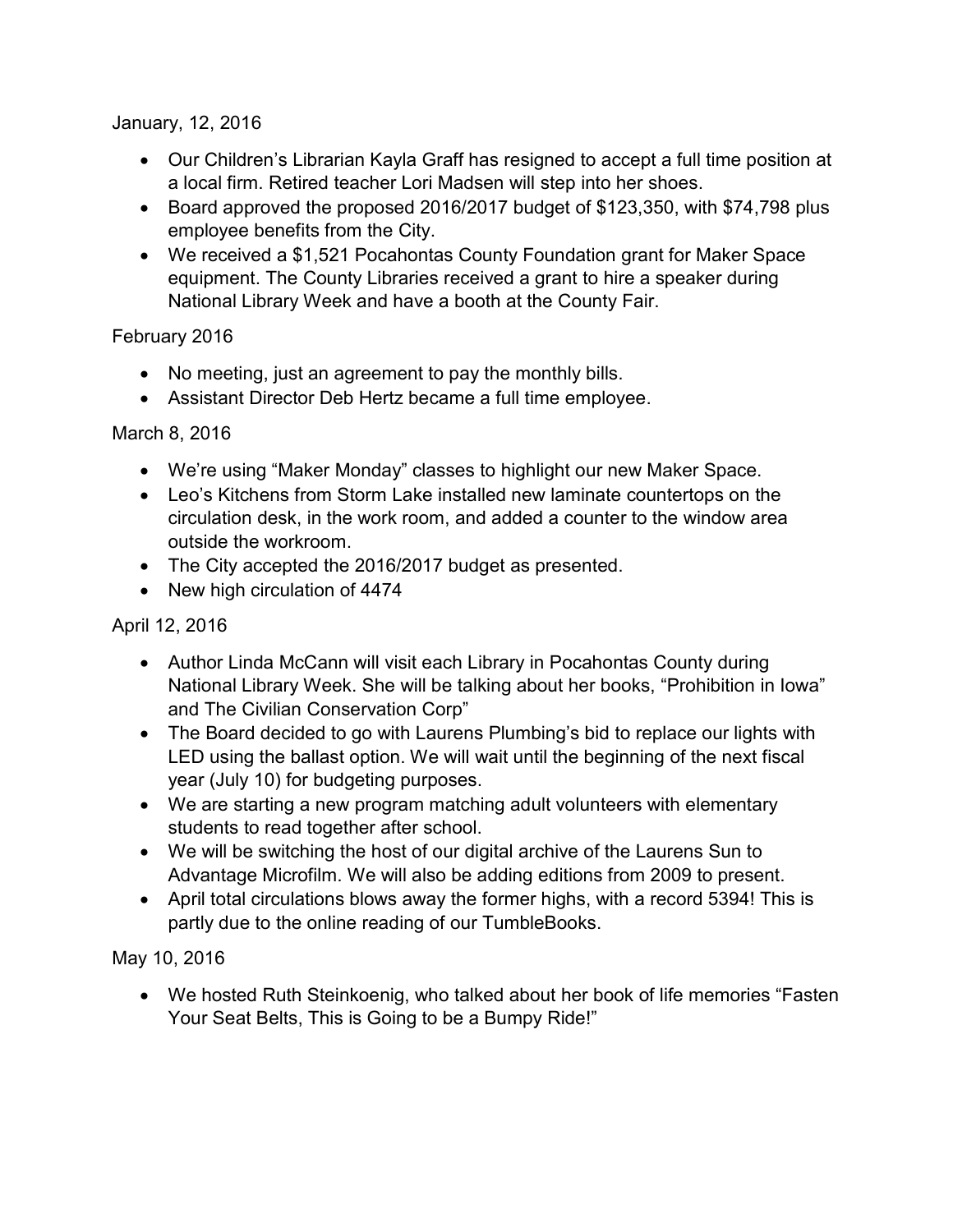June 14, 2016

- Summer Reading theme is "On Your Mark, Get Set, READ!" Story Times will be Wednesdays at 1:30. Special programs include Blank Park Zoo, Pocahontas County Naturalist, IPTV's Dan Wardell, and Pockets Full of Fun puppets. Of course, we will also have LegoMania all day every Friday.
- Middle school "May Term" students spent some time at the Library learning about and using our genealogy resources.
- Hosted Ruth Agle, author of "Hazel Twig and the Hollyhock Hideaway" a program which had been postponed a number of times because of the weather.
- Annual employee evaluations were again very positive. 3% raises effective July  $1^{\rm st}$  .

July 19, 2016

- Former L-M middle school teacher Brad Wilkening presented a program entitled, "Lessons of the Holocaust"
- Librarians took turns manning a County Library booth at the Pocahontas County Fair.
- New York Time Best Selling author Heather Gudenkauf was spoke on our regular Book Club evening. We just read her book "Little Mercies." Her program, like her books was "just plain wonderful!"
- Staff member Lori Madsen will be returning to teaching in the fall, so has submitted her resignation. Retired L-M Kindergarten teacher Jeri Wenell will be taking over duties as our Children's Librarian.
- Due to changes in State law, our patrons who are minors no longer need parental permission to use our computers. Minimum age is still set at 12 for computer use.
- We have had 2 local farmers report to us that our farm ground is not being farmed properly. We will discuss this at our meeting with Bethany.

August 17, 2016

- Former Laurens resident, Madyson Main spoke about her time spent working in a Romanian Orphanage.
- At a joint meeting was held with the Bethany Lutheran Church Council and the Library Board. Rich Ehlers reports the weeds have now been sprayed. Library Board President Pat Boughey and Church representative Rich Ehlers will talk to Wal-Jan Farms to see if they wish to continue to farm the land and let them know that their farming practices will be evaluated. Rent lowered to \$250 per acre in line with the farm rent survey.
- Pocahontas County Historical Society will be paying to digitize the book, "Pocahontas County, Iowa, History" It will be available for patrons to access from the Laurens, Pocahontas, Rolfe, and Fonda Libraries' Advantage Newspaper archives.